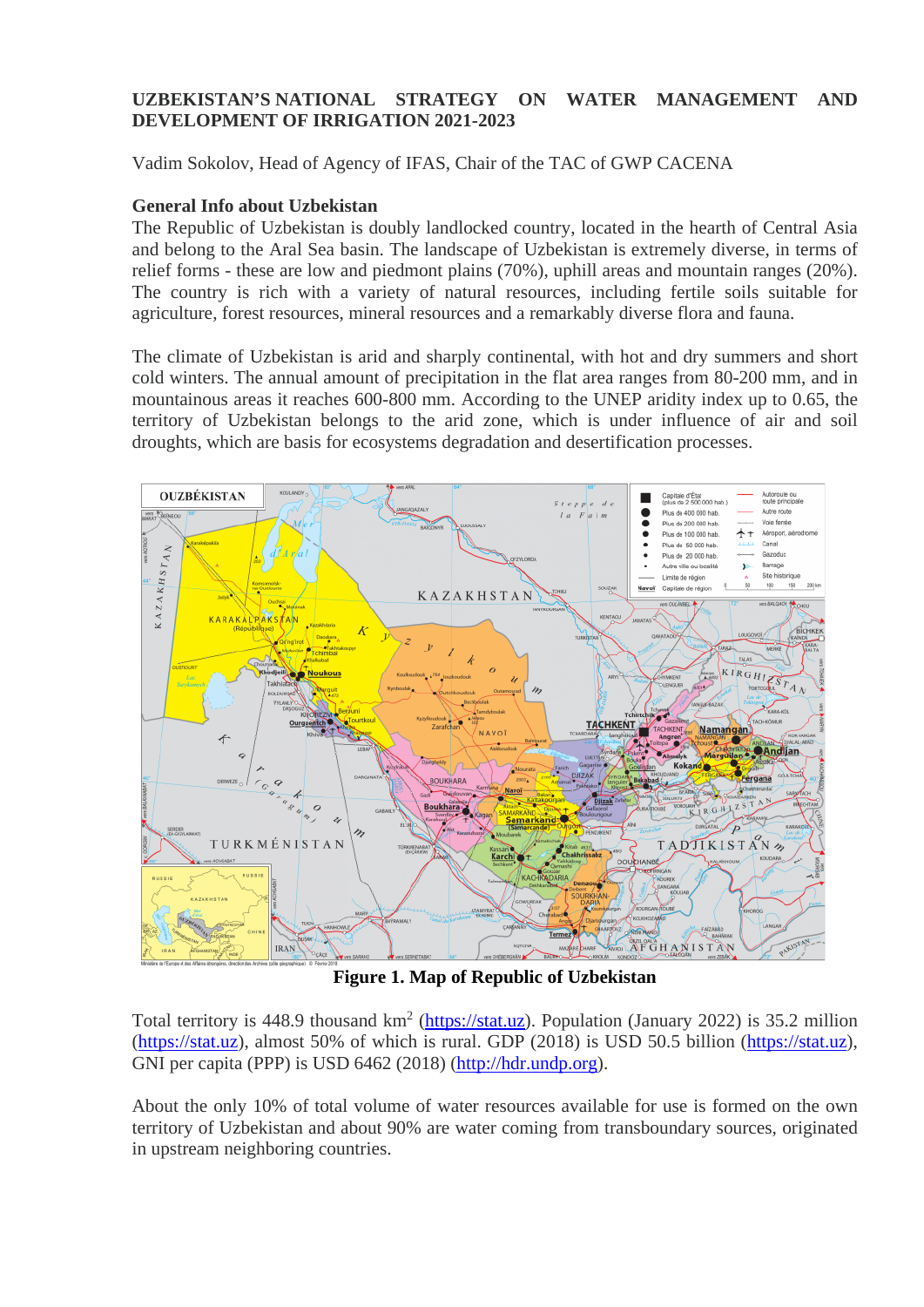The total area of agricultural land is 20,236.3 thousand hectares, of which arable land is 3988.5 thousand hectares, perennial plantings - 383.1 thousand hectares, fallow lands - 76 thousand hectares, hayfields and pastures - 11028.3 thousand hectares, other lands - 4760.4 thousand hectares. Due to the arid climate, agricultural production is almost entirely dependent on irrigation, and only about 752,900 hectares (18%) of arable land are rainfed.

From the above oservation it is clear that water resources management sector has the biggest significance for Uzbekistan.

### **Water Governance process influenced**

After gaining independence in 1991 the government of Uzbekistan has undertaken the measures related to reforming the water and agricultural sectors. Those reforms were addressing to growth of agricultural production, and incomes of rural population. A lot of efforts were addressing to the maintenance and development of the enormous water management complex inherited from the past. But up to 2016 efficiency of water use (especially for irrigation) in Uzbekistan remained at very low level (FAO Report,  $2021$  $2021$ )<sup>1</sup>.

In February 2017, following comprehensive examination of topical issues of concern among population and broad public consultation, the President of Uzbekistan approved the Action Strategy on five priority areas of country's development for 2017-2021. This document is serving as a roadmap for achievement of the 2030 UN Sustainable Development Goals.

In line with this Strategy there were started specific huge reforms in the water sector of Uzbekistan. **The first step** was done in August 2017 when within the main National authority responsible for water management – the Ministry of Agriculture and Water Resources - there was established the Information-Analytical Resource Center (IARC) with proper support from CWP-Uzbekistan. Also, there was creation of three new Basin Administration of Irrigation Systems (additional to 10 BAISes already existed before), and formation of new Rayon Irrigation Departments (RIDs) - in each of administrative districts of Uzbekistan (in total 152 units).

The main motivation for Government to establish the RIDs as sole direct interface between water users and the irrigation system has been to reinforce the horizontal links between water management, agriculture and the local administration at rayon (district) level. RIDs are also to improve (i) access to information on crop structure for accurate water demand estimation, (ii) maintenance of the local irrigation network to be funded by the rayon administrations, starting from 2019, (iii) monitoring of water use, and (iv) involvement of key stakeholders in improving water productivity.

Another development in this regard was reorganization of over 1500 existing Water Consumers Associations (WCAs) into 158 new ones established within the boundaries of rayons (districts). Accordingly, Government is tasked to assist WCAs with re-registration, facilitate collection of irrigation service fees and support their efficient operations. In this context, RIDs became also the core focal points for WCA support and water extension activities<sup>[2](#page-1-1)</sup>.

**The second step** was done on February 12, 2018, when the President of the Republic of Uzbekistan decided to separate water and agricultural sectors. Decree of the President of the Republic of Uzbekistan № UP-5418 from 17.04.2018 "On measures to radically improve the system of public management of agriculture and water resources", the Ministry of Water

<span id="page-1-0"></span><sup>1</sup> <https://www.unwater.org/publications/progress-on-water-use-efficiency-641-2021-update>

<span id="page-1-1"></span><sup>&</sup>lt;sup>2</sup> Resolution of the Cabinet of Ministers of Republic of Uzbekistan ПКМ -982 dated December11, 2019 on measures to improve operations of Water Consumer Associations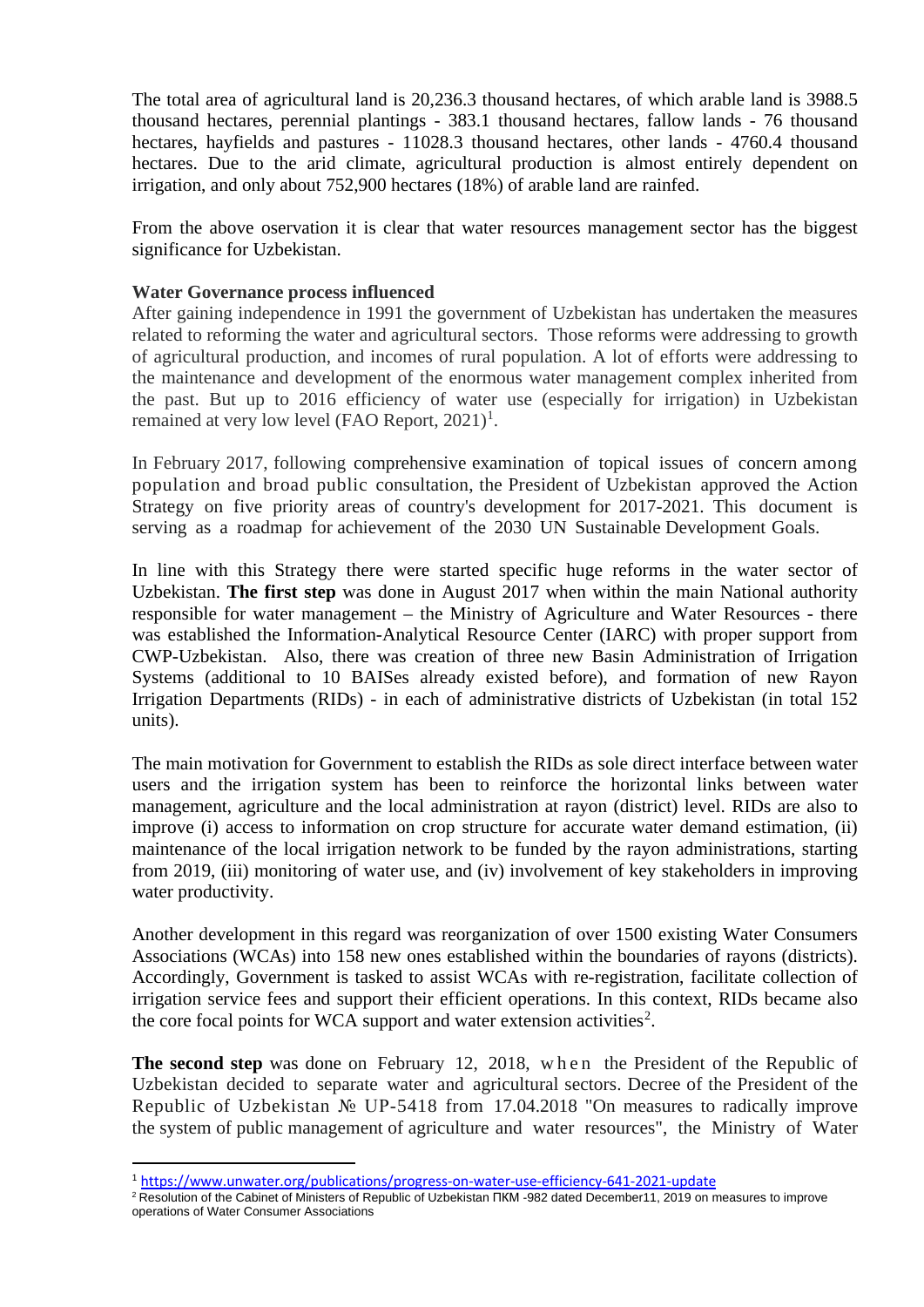Resources and the Ministry of Agriculture were established separately.

The newly established Ministry of Water Resources (MoWR) became responsible for implementation of the unified national policy in the field of water resources management, as well as coordination of all activities in the field of rational use and protection of water resources, prevention and elimination of harmful impacts of water, raising the level of water use culture.

The establishment of a separate Ministry of Water Resources followed by development of the Road Map on Cardinal Reforming of the Water Management System. There was a decision about abolishing of the 50 Administration of Irrigation Systems (AIS), which were the hydrographic sub-units of BAIS. However, the AIS had to be reinstated in November 2018, as an essential water delivery link was missing between the BAIS, RID and Water Consumer Association (WCA).



The whole process of water reforms in Uzbekistan during 2017-2019 are shown in Figure 1.

## **Figure 1. Overview of institutional changes in water sector of Uzbekistan during 2017-2019**

These restructuring efforts have had implications on the implementation of the IWRM principles in the country, which has been promoted by GWP and Swiss Cooperation (SDC) for many years. On one hand, the mandate of the new MoWR consists of a range of functions, which are relevant to IWRM, including responsibility for implementation of the unified water sector policy and coordination of all sources and uses of water resources to ensure their rational consumption and environmental protection. However, on the other hand, application of IWRM principles has been somewhat compromised by mixing hydrographic water distribution and delivery with administrative water demand consolidation through the RIDs at rayon level, where the main agricultural outputs are produced.

Furthermore, to improve water use efficiency, the government has recently endorsed a range of subsidies for introduction of drip irrigation and other water saving technologies in the cotton, horticulture and livestock production areas.

Farmers have been a key target of agricultural and water reforms and CWP-Uzbekistan's role is to facilitate improved level of water management and water productivity. An important recent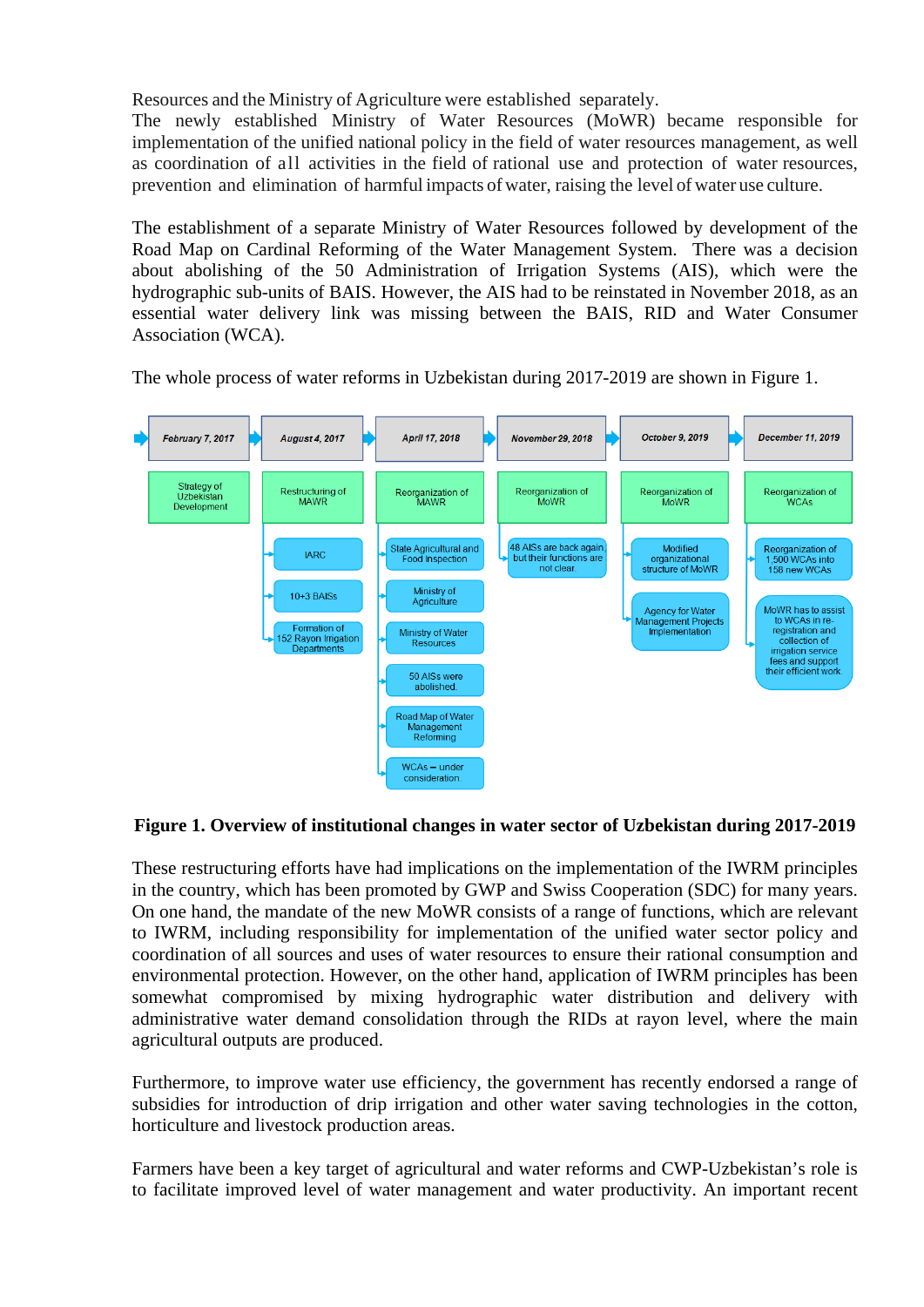change in agriculture has been the introduction of so-called Agricultural Clusters to add value by private investments in processing, spinning, weaving and, finally, garment production. Cluster owners (private business) invest for farmers substantial financial, organizational and human capacities to adopt best practices in modern water management and agricultural practices to increase water productivity. Consequently, they do and will continue to put pressure on the entire water management system to perform better and allow for more efficient crop production. Key elements of current water demand and supply management are shown in Figure 2.



### **Figure 2. Key elements of current water demand and supply management in Uzbekistan**

**The third step** was done in accordance with Decree of the President of the Republic of Uzbekistan, dated July 10, 2020 № UP-6024 "On the approval of the concept of the development of the water sector of the Republic of Uzbekistan for 2020-2030". The concept was elaborated by Ministry of Water Resources with support from many partners, among which the CWP-Uzbekistan was one of the most active.

In the end of 2019 it became clear that the lack of a long-term concept for development of the water sector creates the barriers for efficient use of water resources, the widespread introduction of investments in the sphere, the development of scientific and innovative potential in the water sector, the introduction of scientific achievements and know-how, as well as the widespread use of modern information and communication technologies and innovative solutions.

From those viewpoints, the concept defined the goals, objectives, priorities and directions for development of the water sector in Uzbekistan for the medium and long term. It is the basis for development of the "Strategy for management of water resources and development of the irrigation sector" and programs for the further development of the water sector as a whole.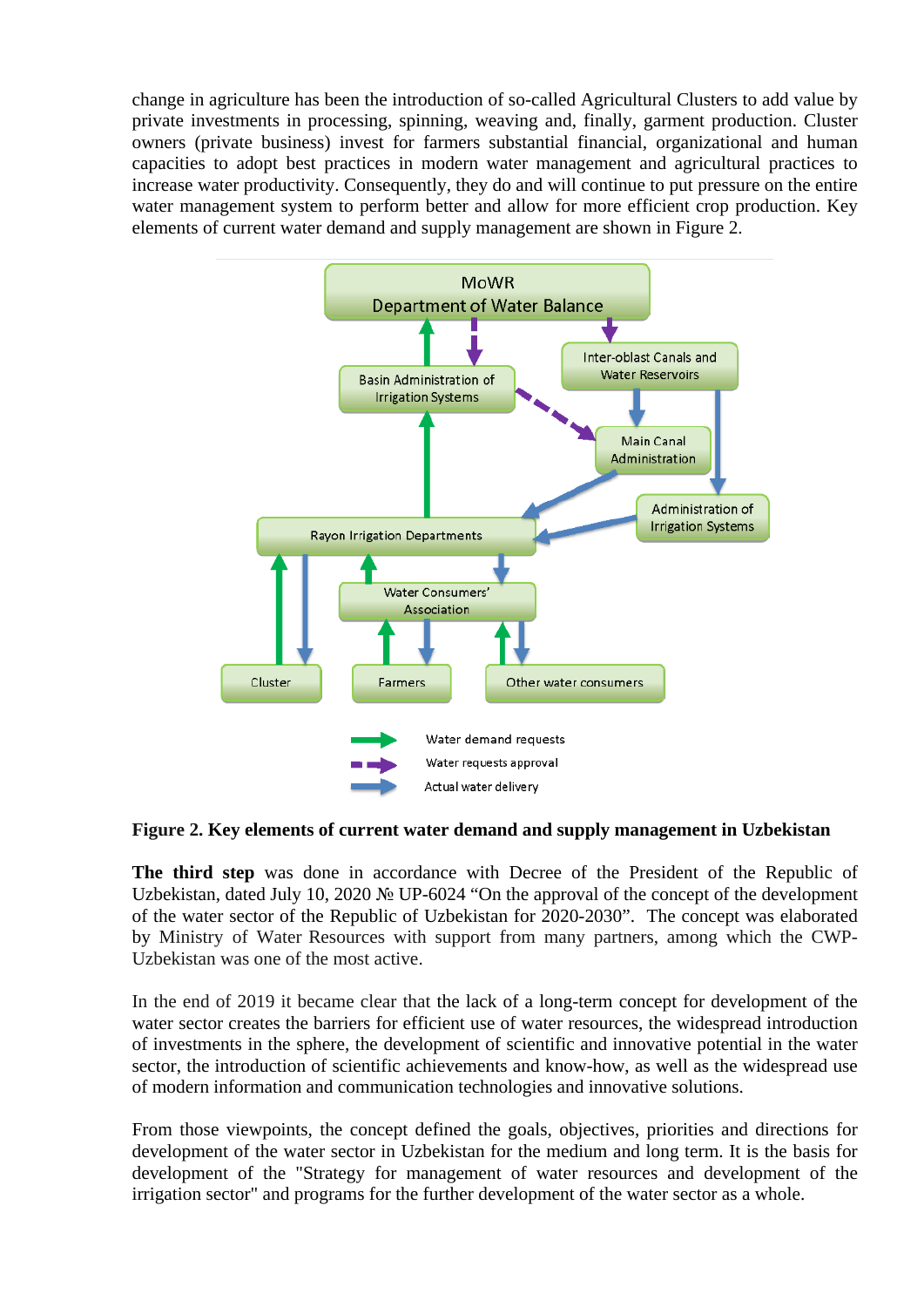The priority indicators to implement the Water Concept by 2030 include:

- irrigation systems' efficiency increases from 0.63 to 0.73;
- irrigated lands with poor water supply decrease from 560 to 190 thousand hectares;
- saline irrigated land areas decrease by 226 thousand hectares;
- annual volume of electricity consumption by MoWR pumping stations decrease by 25%;
- "Smart Water" devices installed at key irrigation structures to monitor water use;
- water management processes automated at 100 key water structures;
- total area under WST reach 2 million hectares, of which 600 thousand is drip irrigation;
- 50 public-private partnership projects implemented in the water sector.

Due to MoWR efforts to advance IWRM based Water Concept<sup>[3](#page-4-0)</sup>, in 2020, despite the 20% reduction of water availability, consumers received 32.5 billion m<sup>3</sup> of irrigation water from all sources during the vegetation season, while  $280$  million  $m<sup>3</sup>$  of water was saved and the water supply to more than 300,000 hectares of irrigated lands improved due to introduction of water saving technologies.

# **Description of change**

In order to consistently implement the tasks and ensure achievement of the main target indicators defined in the Concept for Development of the Water Resources in Uzbekistan for 2020–2030 there was adopted Decree of President of the Republic of Uzbekistan No. PP-5005 "On approval of the strategy for managing water resources and developing the irrigation sector in the Republic of Uzbekistan for 2021–2023" dated February 24, 2021.

Approval of the Water Strategy developed with the proper contribution from CWP-Uzbekistan is an important milestone in the reform of the water sector of Uzbekistan. It contains a set of priority measures aimed at the implementation of fundamentally new ideas and ways of further development and modernization of the sector, the introduction of IWRM principles, market mechanisms and information technologies, as well as strengthening of regional cooperation to ensure the efficient and sustainable use of water resources in Uzbekistan. Yet, its proper implementation depends on availability of sufficient financial and human resources.

Particularly the Water Strategy provides the following targets up to 2023:

- increase from 35 to 38 percent of the share of canals with concrete lining, increase in the efficiency of the irrigation system and irrigation networks from 0.63 to 0.66;
- reduction from 526 thousand hectares to 424 thousand hectares of irrigated areas with a low level of water supply;
- replacement of 518 pumping units and 807 units of electric motors for pumping stations with modern energy-saving ones, reducing their annual electricity consumption from 7.6 billion kWh to 7.15 billion kWh;
- bringing the introduction of water-saving irrigation technologies from 308,000 hectares to 1.1 million hectares, including drip irrigation technologies - from 121,000 hectares to 822,000 hectares;
- reduction from 1,926,000 hectares to 1,888,000 hectares of saline lands, including medium and highly saline ones, from 581,000 hectares to 532,000 hectares;
- reduction from 988 thousand hectares to 900 thousand hectares of irrigated land areas with a critical level of groundwater (0-2 meters):

<span id="page-4-0"></span><sup>&</sup>lt;sup>3</sup> Sh. Khamraev, Minister of Water Resources of the Republic of Uzbekistan. Irrigators are supporters of farmers, Agriculture and Water Resources of Uzbekistan, №1. 2021/ pp 7-8